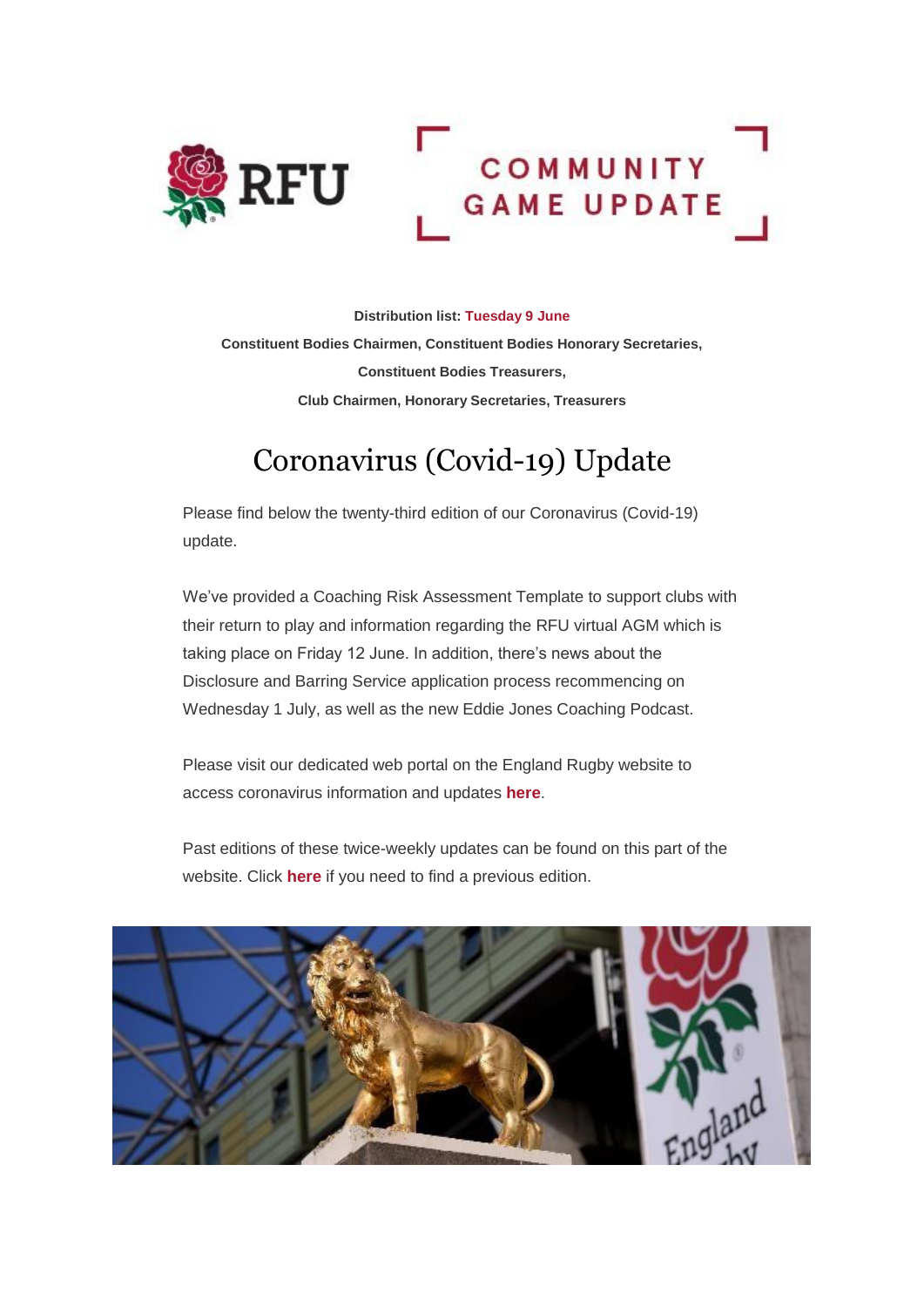## RFU headlines

#### Coaching risk assessment

We have produced a Coaching Risk Assessment Template to support clubs with their return to play. As the government's phased return of sport roadmap progresses, further risk assessments and guidance will be made available. Click below to read the risk assessment and acess the roadmap for a return to community rugby that was published last week.

#### Club guidance for off pitch activity

Following publication of the Return to Community Rugby Roadmap, we are working on guidance for clubs regarding off field activities and facilities. We will provide an update on the progress of this work in the coming week.

**[Risk Assessment](http://links.emails.rfumail.com/ctt?ms=OTYxODg3MgS2&kn=23&r=MTY5NjUyMTU4MDAzS0&b=0&j=MTUzMTM2MjQyMQS2&mt=1&rt=0)** | **[Roadmap](http://links.emails.rfumail.com/ctt?ms=OTYxODg3MgS2&kn=22&r=MTY5NjUyMTU4MDAzS0&b=0&j=MTUzMTM2MjQyMQS2&mt=1&rt=0)** 

### AGM taking place on Friday 12 June - last call to appoint AGM proxies

The RFU AGM will be held virtually at 5pm on Friday 12 June. Please ensure that you log on to the AGM Portal using the personal ID and PIN numbers included in your AGM Notice. The deadline to appoint a proxy to vote on your behalf is 4pm on Thursday 11 June. The AGM supporting documentation can be found below.

If any of your club members would like to observe the AGM, they may do so by logging on to the AGM Portal, selecting "I am a guest" and providing the details requested. They will need an internet connection in order to view the online broadcast.

Please contact **[CoSec@rfu.com](mailto:CoSec@rfu.com)** if you have any queries about the virtual AGM.

**[Documentation](http://links.emails.rfumail.com/ctt?ms=OTYxODg3MgS2&kn=25&r=MTY5NjUyMTU4MDAzS0&b=0&j=MTUzMTM2MjQyMQS2&mt=1&rt=0)**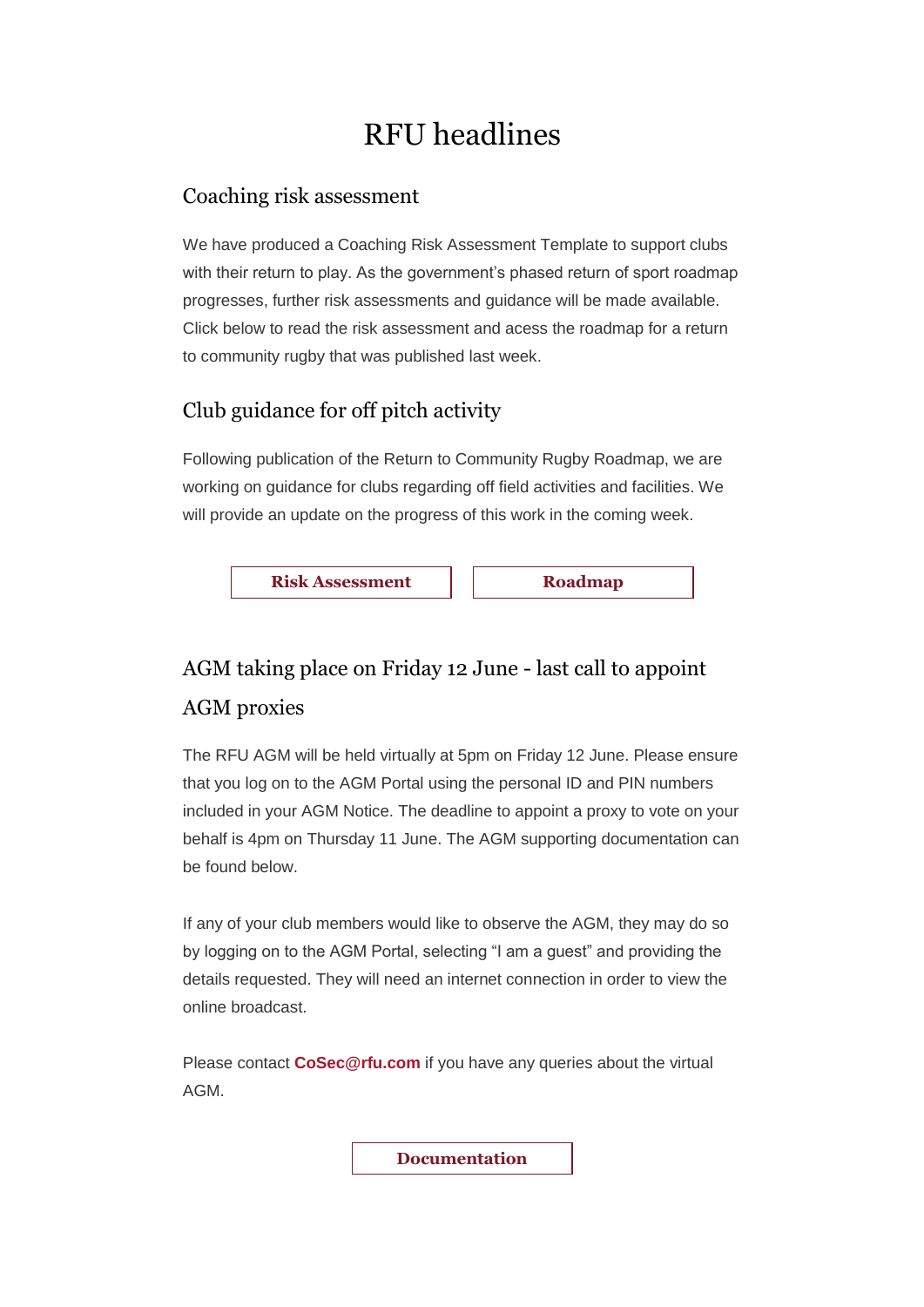## Other important matters

### Disclosure and Barring Service application process to recommence on Wednesday 1 July

Following discussions with the Disclosure and Barring Service, we have decided that it will re-open the DBS system on Wednesday 1 July. As many sports and physical activities are resuming, as well as education settings, we believe we should provide RFU members, as well as the Disclosure and Barring Service, with notice of a restart date in order to manage an anticipated increase in applications.

Clubs can now prepare for this re-opening in a number of ways:

• Clubs can prioritise those in the children's workforce whose applications have expired, or who are new applicants ready for ID verification, and applications can be submitted from Wednesday 1 July.

• Clubs should carry out a safer recruitment process for new applicants including use of the volunteer forms to assess their suitability to work/ volunteering with children. The volunteer form can be found **[here](http://links.emails.rfumail.com/ctt?ms=OTYxODg3MgS2&kn=19&r=MTY5NjUyMTU4MDAzS0&b=0&j=MTUzMTM2MjQyMQS2&mt=1&rt=0)**.

• Club Safeguarding Officers and other ID verifiers should ensure that they have ready access to the DBS E Bulk system i.e. their account is active and password is known. If not, please contact **[dbseapp@rfu.com](mailto:dbseapp@rfu.com)**

Please note that Regulation 21 remains in force and clubs must not engage anyone, or appoint a volunteer, to work with children on a paid or voluntary basis who is not DBS cleared. While following social distancing guidelines, ID verification must take place in person.

While awaiting their DBS disclosure certificate, a person may temporarily work on a paid or voluntary basis with children provided that they are actively supervised at all times by a person who is DBS cleared by the RFU. This will apply to those who submitted applications prior to the cessation of the DBS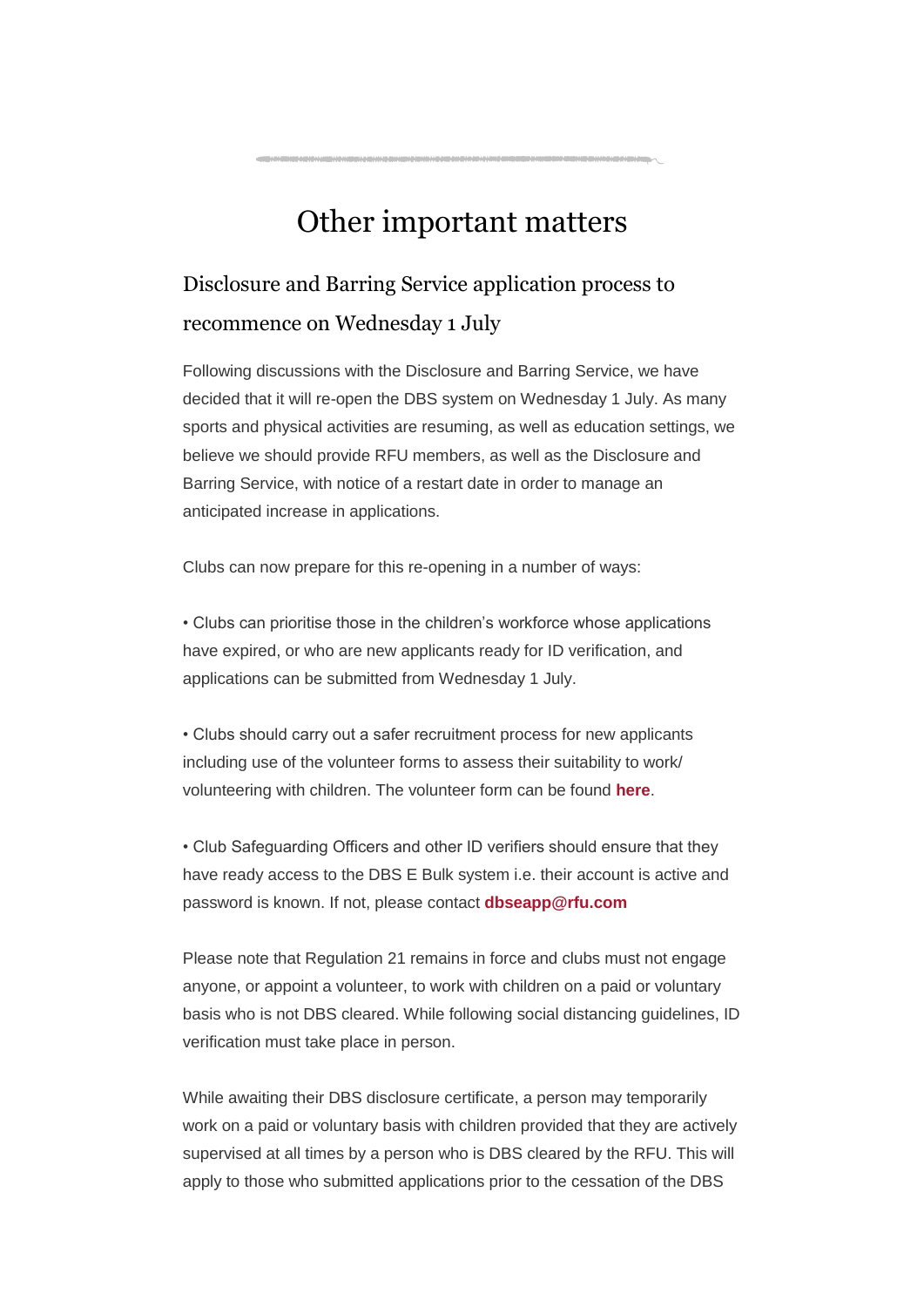process and who are still awaiting a certificate, as well as those applications submitted on and after Wednesday 1 July.

Any activity with children must follow the **[Return to Community Rugby](http://links.emails.rfumail.com/ctt?ms=OTYxODg3MgS2&kn=32&r=MTY5NjUyMTU4MDAzS0&b=0&j=MTUzMTM2MjQyMQS2&mt=1&rt=0)  [Roadmap](http://links.emails.rfumail.com/ctt?ms=OTYxODg3MgS2&kn=32&r=MTY5NjUyMTU4MDAzS0&b=0&j=MTUzMTM2MjQyMQS2&mt=1&rt=0)** and comply with **[Regulation 15.8](http://links.emails.rfumail.com/ctt?ms=OTYxODg3MgS2&kn=20&r=MTY5NjUyMTU4MDAzS0&b=0&j=MTUzMTM2MjQyMQS2&mt=1&rt=0)** 'Season and Out of Season Activity'.

We expect all those involved in Age Grade Rugby to respect the principles in the Age Grade Codes of Practice and to comply with RFU Safeguarding Policy.

The welfare of children is paramount at all times. For any further help or support, please contact **[safeguarding@rfu.com](mailto:safeguarding@rfu.com)**

**[Register](http://links.emails.rfumail.com/ctt?ms=OTYxODg3MgS2&kn=10&r=MTY5NjUyMTU4MDAzS0&b=0&j=MTUzMTM2MjQyMQS2&mt=1&rt=0)**

#### Webinars & Podcasts

#### Coach & Referee Training - Thursday 11 June at 7pm

Ian Peel, Saracens forwards coach and former England U20 head coach and international scrum coach, will discuss coaching the front row. Click below to register.

**[Register](http://links.emails.rfumail.com/ctt?ms=OTYxODg3MgS2&kn=9&r=MTY5NjUyMTU4MDAzS0&b=0&j=MTUzMTM2MjQyMQS2&mt=1&rt=0)**

### SNAP Sponsorship 'Making Sponsorship Work' for grassroots rugby clubs - Thursday 11 June at 7pm

This webinar from SNAP Sponsorship will inform you about how you can increase your chances of attracting new sponsors. Find out how rugby clubs large and small are already taking advantage of new sponsorship opportunities with SNAP Sponsorship. Joining SNAP Sponsorship on the webinar are member clubs, one who turned last year's £300 into £9,000 this season and another who has raised over £40,000 with SNAP Sponsorship. Register below to find out how your club could do the same.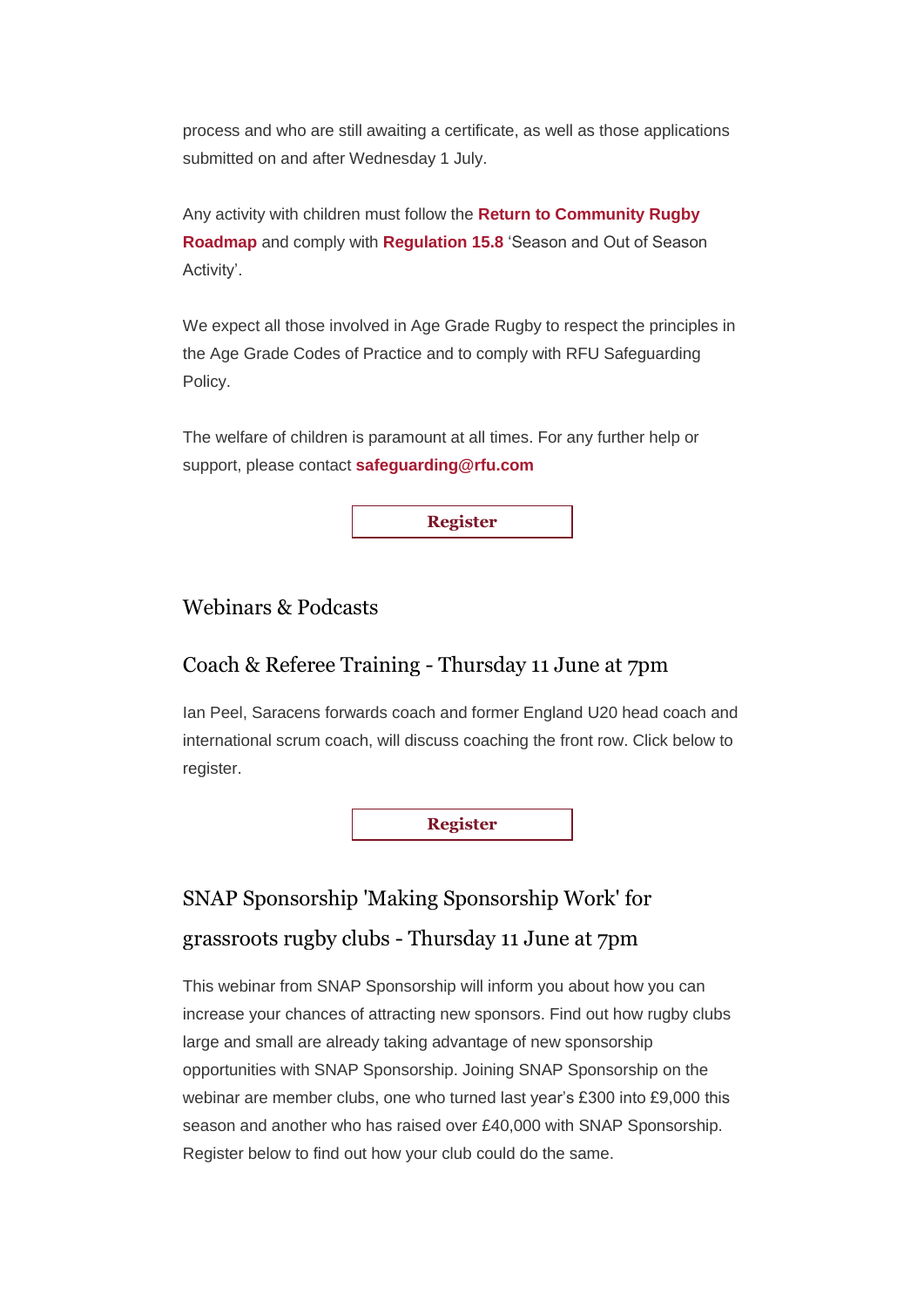

#### The Eddie Jones Coaching Podcast: A Coach's Journey

This week's Eddie Jones Coaching Podcast focuses on a coach's journey and what steps you can take to succeed. Click below to listen.

**[Listen](http://links.emails.rfumail.com/ctt?ms=OTYxODg3MgS2&kn=12&r=MTY5NjUyMTU4MDAzS0&b=0&j=MTUzMTM2MjQyMQS2&mt=1&rt=0)**

#### Catch up on previous webinars

For those who want to catch up on previous webinars, these are available on the England Rugby website. Please click on the links below:

**[Club Webinars](http://links.emails.rfumail.com/ctt?ms=OTYxODg3MgS2&kn=1&r=MTY5NjUyMTU4MDAzS0&b=0&j=MTUzMTM2MjQyMQS2&mt=1&rt=0) [Referee Webinars](http://links.emails.rfumail.com/ctt?ms=OTYxODg3MgS2&kn=35&r=MTY5NjUyMTU4MDAzS0&b=0&j=MTUzMTM2MjQyMQS2&mt=1&rt=0) [Coach Webinars](http://links.emails.rfumail.com/ctt?ms=OTYxODg3MgS2&kn=26&r=MTY5NjUyMTU4MDAzS0&b=0&j=MTUzMTM2MjQyMQS2&mt=1&rt=0)**

## Rugby community doing great things

Whether it's helping to feed key workers and those who need foodbank support, or fundraising for charities and the NHS, the rugby community is demonstrating the values of our sport across the country. Click below to read about three new inspirational stories:

**[Food & funding from rugby family](http://links.emails.rfumail.com/ctt?ms=OTYxODg3MgS2&kn=30&r=MTY5NjUyMTU4MDAzS0&b=0&j=MTUzMTM2MjQyMQS2&mt=1&rt=0) [Clubs making real difference in volunteer week](http://links.emails.rfumail.com/ctt?ms=OTYxODg3MgS2&kn=6&r=MTY5NjUyMTU4MDAzS0&b=0&j=MTUzMTM2MjQyMQS2&mt=1&rt=0) [Old Wimbledonians rugby heroes](http://links.emails.rfumail.com/ctt?ms=OTYxODg3MgS2&kn=27&r=MTY5NjUyMTU4MDAzS0&b=0&j=MTUzMTM2MjQyMQS2&mt=1&rt=0)**

Also **[click here](http://links.emails.rfumail.com/ctt?ms=OTYxODg3MgS2&kn=28&r=MTY5NjUyMTU4MDAzS0&b=0&j=MTUzMTM2MjQyMQS2&mt=1&rt=0)** to find out about the activities being undertaken across the educational sector.

Mitsubishi Motors in the UK are proud supporters of the rugby volunteers across England who make up an integral part of the game. Help us recognise your work by sharing your stories and videos with **[VeeMontebello@rfu.com](mailto:veemontebello@rfu.com)** or **[PatriciaMowbray@rfu.com](mailto:PatriciaMowbray@RFU.com)**.